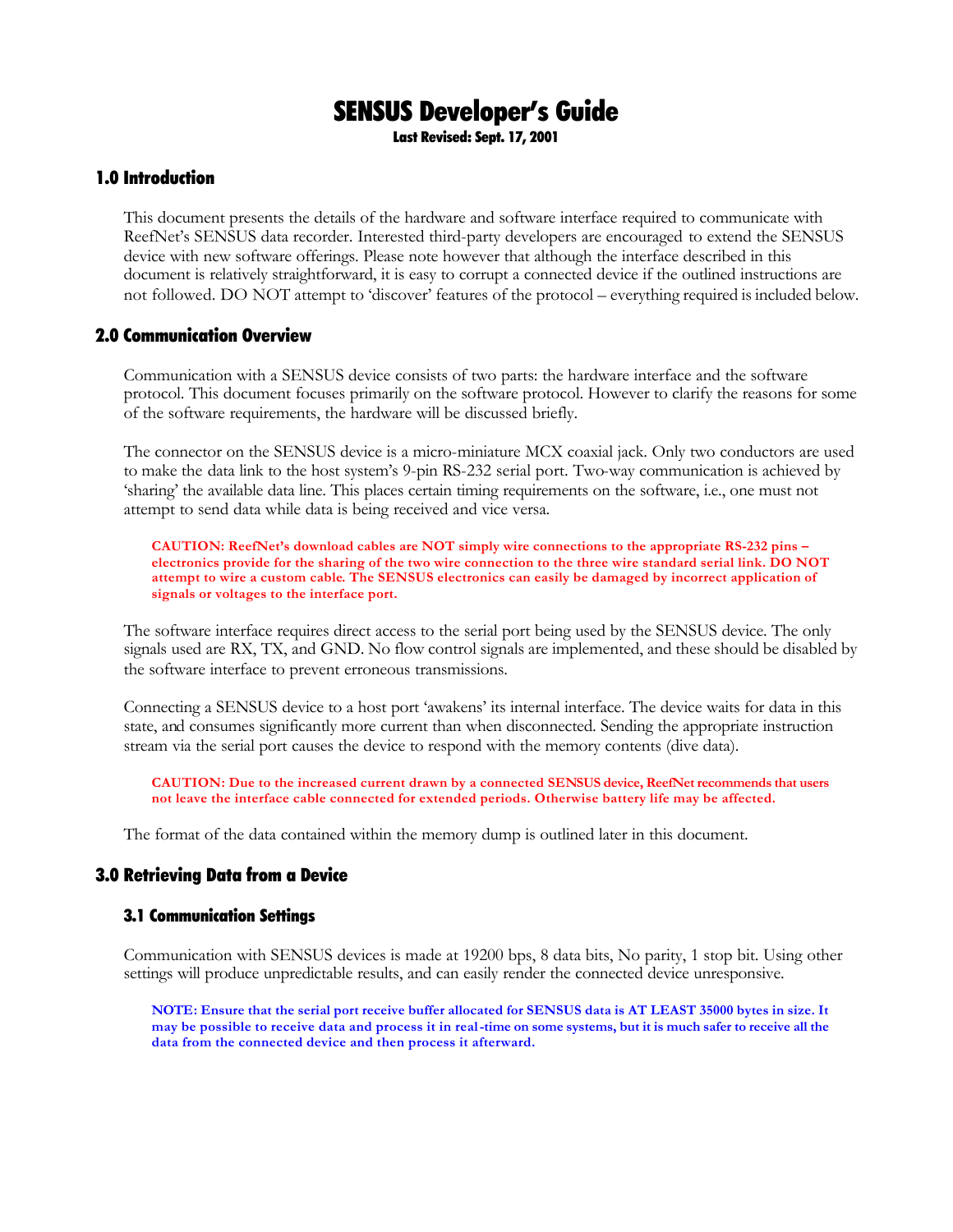### 3.2 Initial Handshake

Send the data byte 0x00 (NULL) to the serial port using the data settings above. This signal alerts the connected device that a data request is imminent. In reply to the alert, the SENSUS device will respond with 12 bytes of useful data:

| Byte $0/1$       | "OK" ASCII text response header                           |
|------------------|-----------------------------------------------------------|
| Byte 2           | Product Code = $ASCII$ "1" for SENSUS                     |
| Byte 3           | Product Version = ASCII "1" for current SENSUS devices    |
| Byte 4           | $16 =$ Battery OK, $64 =$ Battery LOW                     |
| Byte 5           | Sampling interval, in seconds                             |
| Byte $6/7$       | (WORD) Device $ID =$ engraved serial number of device     |
| Byte $8/9/10/11$ | (DWORD) Current SENSUS real-time clock value (in seconds) |

*Table 1 – Handshake data stream*

If this response is not received within 100 ms, *resend* the 0x00 byte and wait again for the response. If no response is received after 1 second (polling with 0x00 after each 100 ms), there is either no device connected, or the connected device has too low a battery voltage to operate properly.

#### 3.3 Data Retrieval

After successfully receiving the above handshake stream, the SENSUS device is *WAITING FOR A DATA REQUEST*. The user software MUST either request a data dump or cancel the dump operation. Disconnecting a device while in this wait-state may render it unresponsive.

*CAUTION: ALWAYS respond to the handshake stream. Failing to respond to the stream will not 'damage' the SENSUS device, but it may be rendered unresponsive. In some cases the only remedy is a full reset (removing the battery).*

Wait at least 10 ms before sending your dump/cancel request to the device. This delay ensures the data line is clear before transmission from the host begins.

To *cancel* the data dump, respond to the handshake stream by sending the byte 0x00. The interface can then be safely disconnected.

To *confirm* the data dump, respond to the handshake stream by sending the byte 0x40. The device will then respond with the stream

#### *"DATA" + 32768 bytes data + 16-bit checksum + "END"*

The checksum is the 16-bit sum of the 32768 data bytes preceding it. Use the checksum to detect transmission errors that may have occurred.

After sending the data stream above, the SENSUS device returns to its normal mode and may be disconnected from the interface safely.

## 4.0 Parsing the Memory Dump

The 32 kB memory dump contains all dive data. In operation, the SENSUS electronics use the onboard memory in a circular fashion: when the end of the memory is reached, the memory pointer returns to the beginning to continue recording.